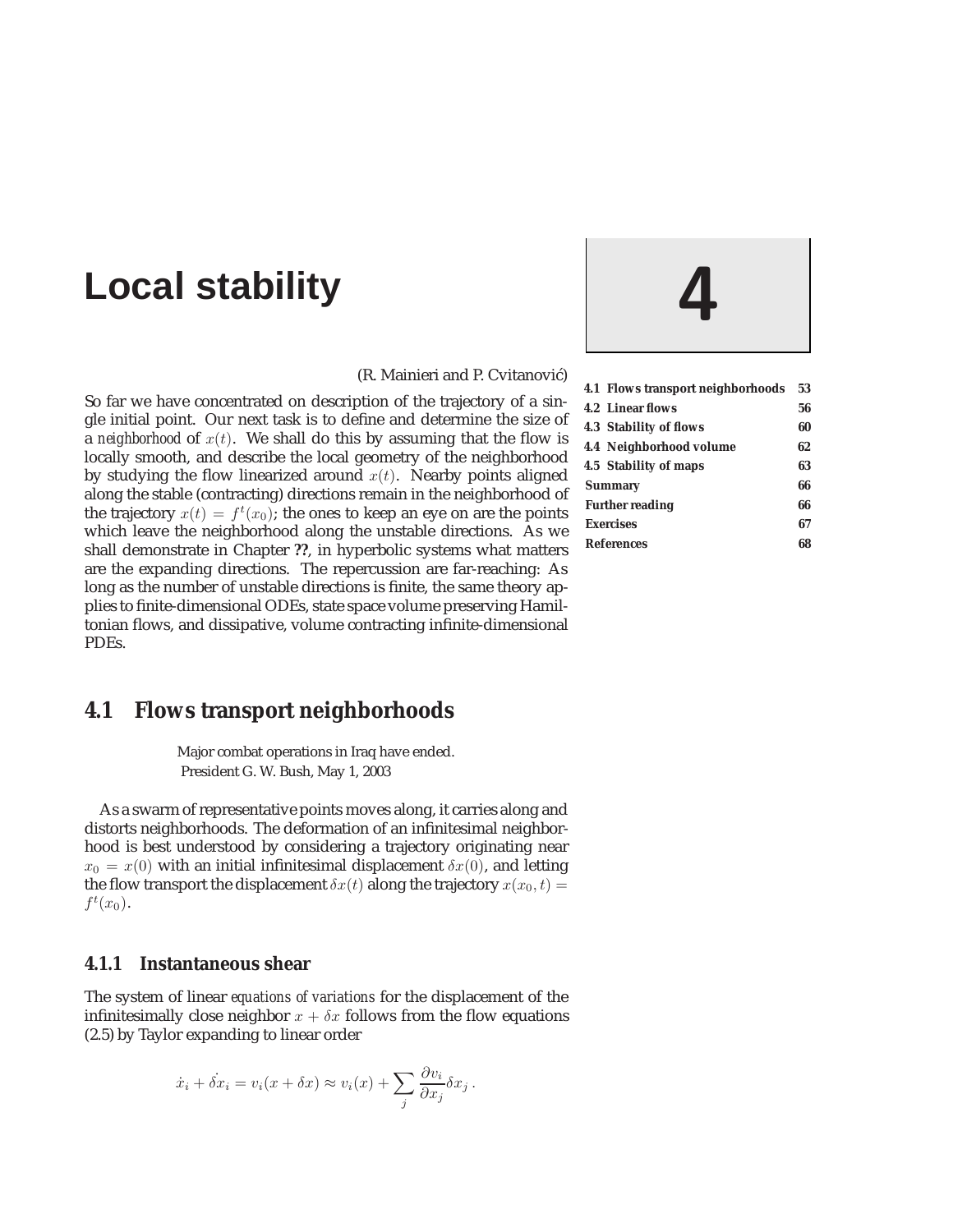The infinitesimal displacement  $\delta x$  is thus transported along the trajectory  $x(x_0, t)$ , with time variation given by

$$
\frac{d}{dt}\delta x_i(x_0,t) = \sum_j \left. \frac{\partial v_i(x)}{\partial x_j} \right|_{x=x(x_0,t)} \delta x_j(x_0,t).
$$
 (4.1)

As both the displacement and the trajectory depend on the initial point *x*<sub>0</sub> and the time *t*, we shall often abbreviate the notation to  $x(x_0, t) \rightarrow$  $x(t) \rightarrow x$ ,  $\delta x_i(x_0, t) \rightarrow \delta x_i(t) \rightarrow \delta x$  in what follows. Taken together, the set of equations

$$
\dot{x}_i = v_i(x), \quad \dot{\delta x}_i = \sum_j A_{ij}(x)\delta x_j \tag{4.2}
$$

governs the dynamics in the tangent bundle  $(x, \delta x) \in T\mathcal{M}$  obtained by adjoining the *d*-dimensional tangent space  $\delta x \in T_x \mathcal{M}$  to every point *x* ∈ *M* in the *d*-dimensional state space  $M \subset \mathbb{R}^d$ . The *stability matrix* 

$$
A_{ij}(x) = \frac{\partial v_i(x)}{\partial x_j} \tag{4.3}
$$

describes the instantaneous rate of shearing of the infinitesimal neighborhood of  $x(t)$  by the flow, Fig. 4.1.

#### **Example 4.1 Rössler flow, linearized:**

For the Rössler flow (2.14) the stability matrix is

$$
A = \begin{pmatrix} 0 & -1 & -1 \\ 1 & a & 0 \\ z & 0 & x - c \end{pmatrix} .
$$
 (4.4)

## **4.1.2 Roll your own cigar**

Taylor expanding a *finite time* flow to linear order,

$$
f_i^t(x_0 + \delta x) = f_i^t(x_0) + \sum_j \frac{\partial f_i^t(x_0)}{\partial x_{0j}} \delta x_j + \cdots, \qquad (4.5)
$$

one finds that the linearized neighborhood is transported by

$$
\delta x(t) = J^t(x_0)\delta x(0), \qquad J^t_{ij}(x_0) = \frac{\partial x_i(t)}{\partial x_j}\bigg|_{x=x_0}.
$$
 (4.6)

This Jacobian matrix has inherited the name *fundamental solution matrix* or simply *fundamental matrix* from the theory of linear ODEs. It describes the deformation of an infinitesimal neighborhood at finite time *t* in the co-moving frame of  $x(t)$ .

As this is a deformation in the linear approximation, one can think of it as a linear deformation of an infinitesimal sphere enveloping  $x_0$  into an ellipsoid around  $x(t)$ , described by the eigenvectors and eigenvalues stability - 30aug2007 ChaosBook.org version11.9.2, Aug 21 2007



**Fig. 4.1** A swarm of neighboring points of  $x(t)$  is instantaneously sheared by the action of the stability matrix A - a bit hard to draw.



**Fig. 4.2** The fundamental matrix  $J<sup>t</sup>$  maps an infinitesimal spherical neighborhood of  $x_0$  into a cigar-shaped neighborhood finite time  $t$  later.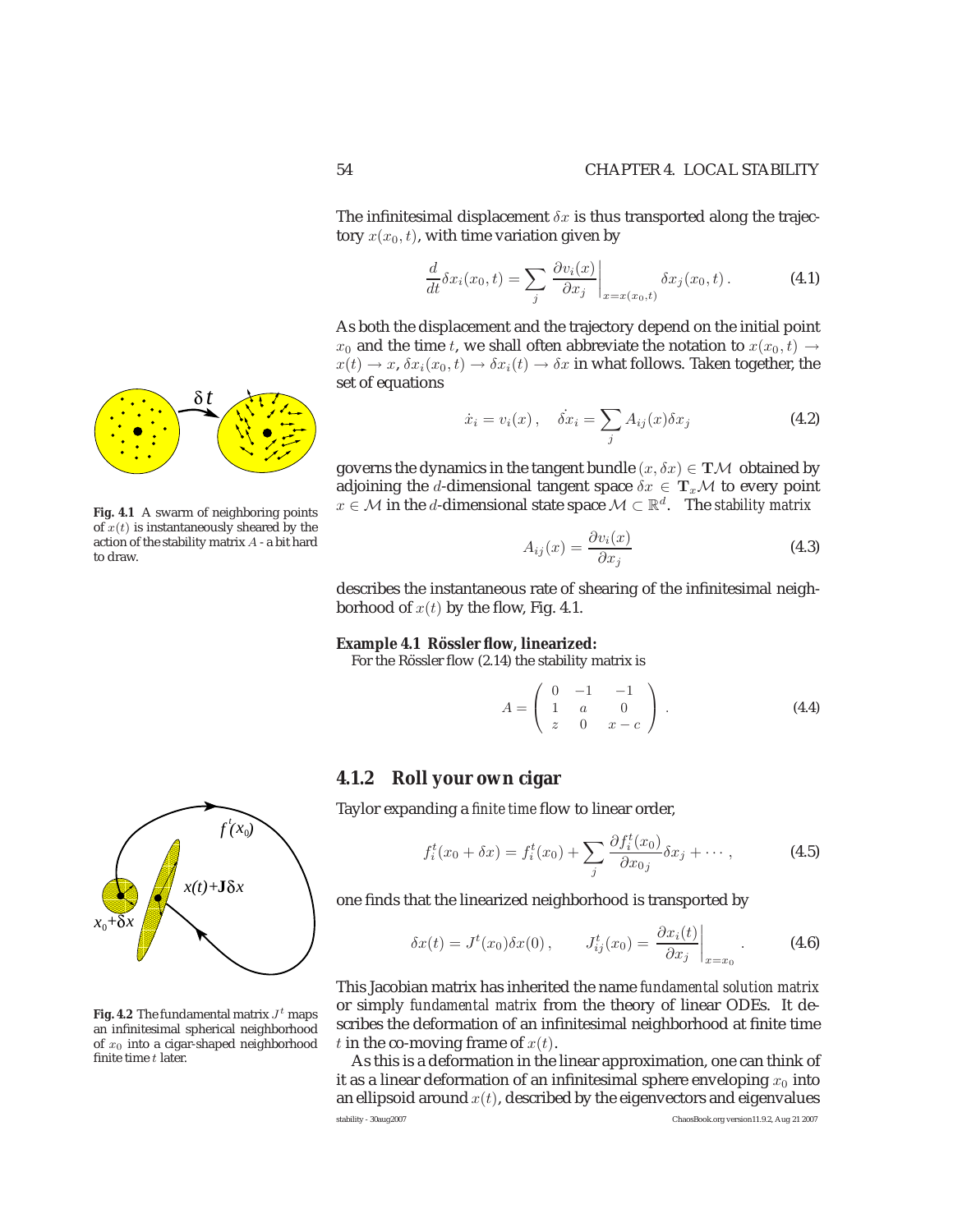## 4.1. FLOWS TRANSPORT NEIGHBORHOODS 55

of the fundamental matrix of the linearized flow, Fig. 4.2. Nearby trajectories separate along the *unstable directions*, approach each other along the *stable directions*, and change their distance along the *marginal directions* at a rate slower than exponential, corresponding to the eigenvalues of the fundamental matrix with magnitude larger than, smaller than, or equal 1. In the literature adjectives *neutral* or*indifferent* are often used instead of 'marginal,' (attracting) stable directions are sometimes called 'asymptotically stable,' and so on.

One of the preferred directions is what one might expect, the direction of the flow itself. To see that, consider two initial points along a trajectory separated by infinitesimal flight time  $\delta t$ :  $\delta x(0) = f^{\delta t}(x_0) - x_0 =$  $v(x_0)\delta t$ . By the semigroup property of the flow,  $f^{t+\delta t} = f^{\delta t+t}$ , where

$$
f^{\delta t + t}(x_0) = \int_0^{\delta t + t} d\tau \, v(x(\tau)) = \delta t \, v(x(t)) + f^t(x_0).
$$

Expanding both sides of  $f^t(f^{\delta t}(x_0)) = f^{\delta t}(f^t(x_0))$ , keeping the leading term in *δt*, and using the definition of the fundamental matrix (4.6), we observe that  $J^t(x_0)$  transports the velocity vector at  $x_0$  to the velocity vector at  $x(t)$  at time *t*:

$$
v(x(t)) = Jt(x0) v(x0).
$$
 (4.7)

In nomenclature of page 54, the fundamental matrix maps the initial, Lagrangian coordinate frame into the current, Eulerian coordinate frame.

The velocity at point  $x(t)$  in general does not point in the same direction as the velocity at point  $x_0$ , so this is not an eigenvalue condition for *J<sup>t</sup>* ; the fundamental matrix computed for an arbitrary segment of an arbitrary trajectory has no invariant meaning.

As the eigenvalues of finite time  $J<sup>t</sup>$  have invariant meaning only for periodic orbits, we postpone their interpretation to Chapter 8. However, already at this stage we see that if the orbit is periodic,  $x(T_p) =$  $x(0)$ , at any point along cycle  $p$  the velocity  $v$  is an eigenvector of the fundamental matrix  $J_p = J^{T_p}$  with a unit eigenvalue,

$$
J_p(x)v(x) = v(x), \qquad x \in p. \tag{4.8}
$$

Two successive points along the cycle separated by *δx*(0) have the same separation after a completed period  $\delta x(T_p) = \delta x(0)$ , see Fig. 4.3, hence eigenvalue 1.

As we started by assuming that we know the equations of motion, from (4.3) we also know stability matrix *A*, the instantaneous rate of shear of an infinitesimal neighborhood  $\delta x_i(t)$  of the trajectory  $x(t)$ . What we do not know is the finite time deformation (4.6).

Our next task is to relate the stability matrix *A* to fundamental matrix  $J<sup>t</sup>$ . On the level of differential equations the relation follows by taking the time derivative of (4.6) and replacing  $\dot{\delta x}$  by (4.2)

$$
\dot{\delta x}(t) = J^t \delta x(0), \n= A \delta x(t) = A J^t \delta x(0).
$$

 $\delta x$ *x(T) = x(0)*

Fig. 4.3 For a periodic orbit p, any two points along the cycle are mapped into themselves after one cycle period T, hence  $\delta x = v(x_0)\delta t$  is mapped into itself by the cycle fundamental matrix  $J_p$ .

ChaosBook.org version11.9.2, Aug 21 2007 stability - 30aug2007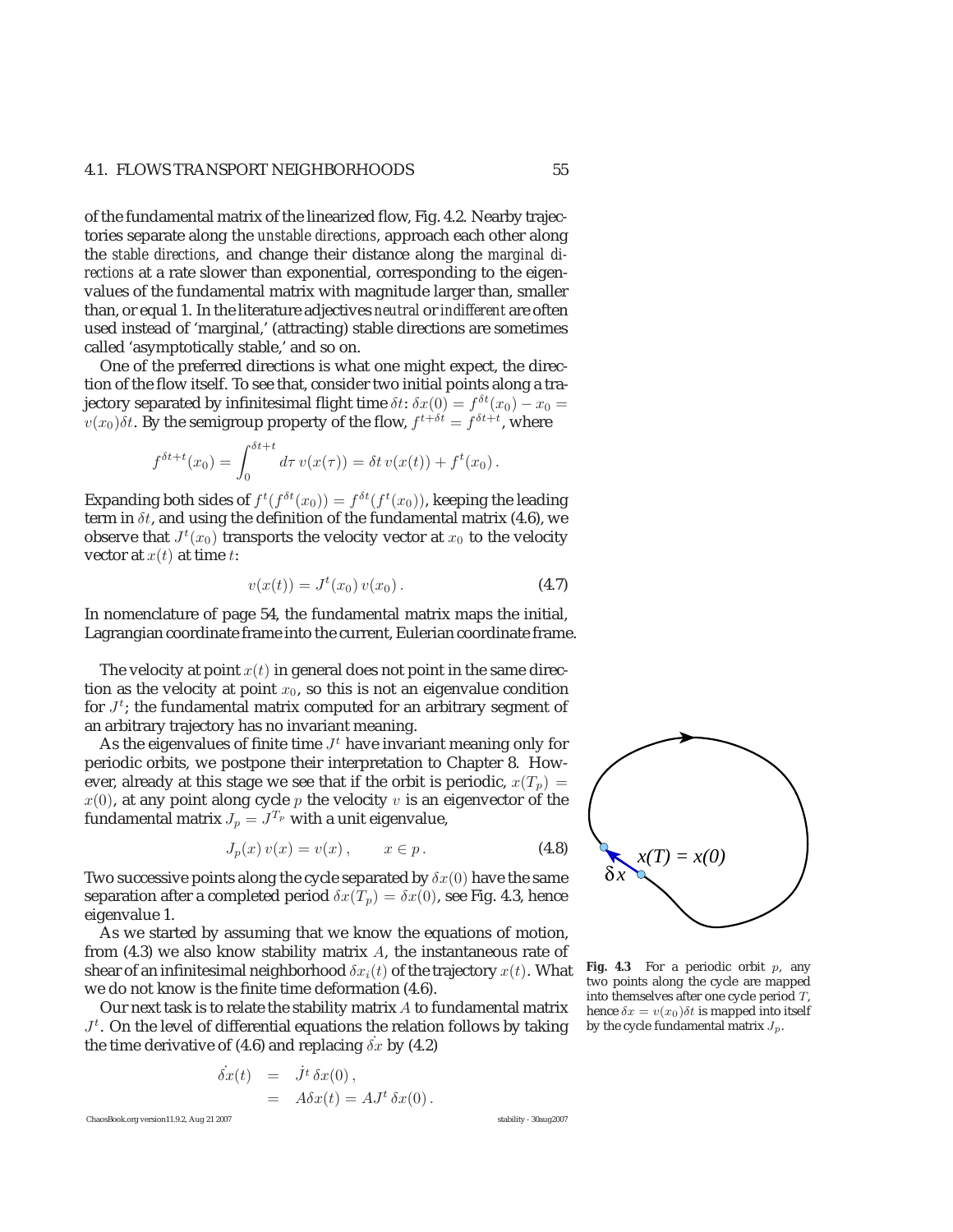Hence the  $d^2$  matrix elements of fundamental matrix satisfy the linearized equation (4.1)

$$
\frac{d}{dt}J^t(x) = A(x) J^t(x),
$$
 initial condition  $J^0(x) = 1.$  (4.9)

Given a numerical routine for integrating the equations of motion, evaluation of the fundamental matrix requires minimal additional programming effort; one simply extends the *d*-dimensional integration routine and integrates concurrently with  $f^t(x)$  the  $d^2$  elements of  $J^t(x)$ .

The qualifier 'simply' is perhaps too glib. Integration will work for short finite times, but for exponentially unstable flows one quickly runs into numerical over- and/or underflow problems, so further thought will have to go into implementation this calculation.

So now we know how to compute fundamental matrix  $J<sup>t</sup>$  given the stability matrix *A*, at least when the  $d^2$  extra equations are not too expensive to compute. Mission accomplished.



And yet... there are mopping up operations left to do. We persist until we derive the integral formula (4.32) for the fundamental matrix, an analogue of the finite-time "Green function" or "path integral" solutions of other linear problems.

We are interested in smooth, differentiable flows. If a flow is smooth, in a sufficiently small neighborhood it is essentially linear. Hence the next section, which might seem an embarrassment (what is a section on *linear* flows doing in a book on *non*linear dynamics?), offers a firm stepping stone on the way to understanding nonlinear flows. If you know your eigenvalues and eigenvectors, you may prefer to fast forward here.



## **4.2 Linear flows**

Diagonalizing the matrix: that's the key to the whole thing. Governor Arnold Schwarzenegger

Linear fields are the simplest vector fields. Described by linear differential equations which can be solved explicitly, with solutions that are good for all times. The state space for linear differential equations is  $\mathcal{M} = \mathbb{R}^d$ , and the equations of motion (2.5) are written in terms of a vector *x* and a constant stability matrix *A* as

$$
\dot{x} = v(x) = Ax. \tag{4.10}
$$

Solving this equation means finding the state space trajectory

$$
x(t)=(x_1(t),x_2(t),\ldots,x_d(t))
$$

stability - 30aug2007 ChaosBook.org version11.9.2, Aug 21 2007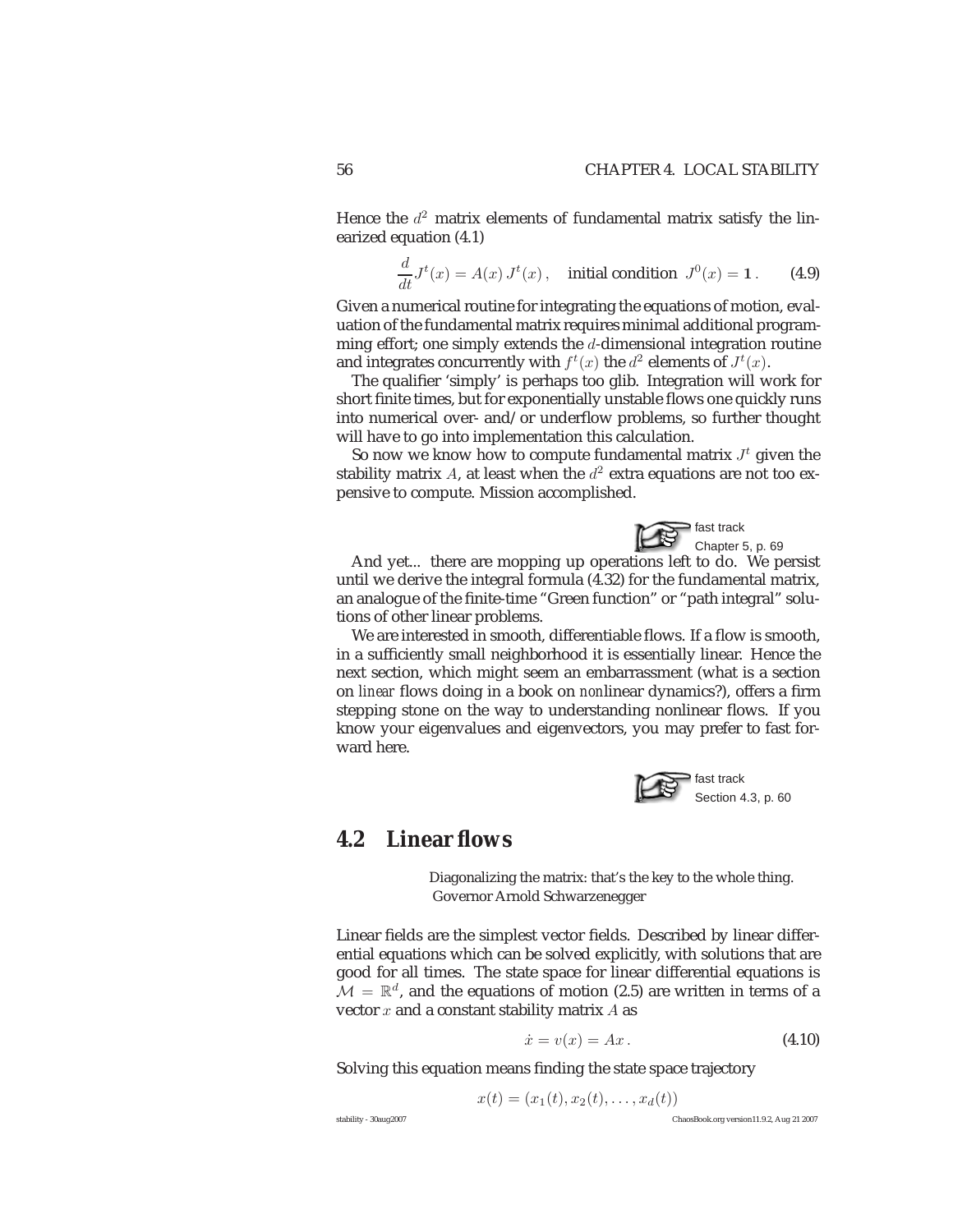## 4.2. LINEAR FLOWS 57

passing through the point  $x_0$ .

If  $x(t)$  is a solution with  $x(0) = x_0$  and  $y(t)$  another solution with  $y(0) = y_0$ , then the linear combination  $ax(t) + by(t)$  with  $a, b \in \mathbb{R}$  is also a solution, but now starting at the point  $ax_0 + by_0$ . At any instant in time, the space of solutions is a *d*-dimensional vector space, which means that one can find a basis of *d* linearly independent solutions. How do we solve the linear differential equation (4.10)? If instead of a matrix equation we have a scalar one,  $\dot{x} = \lambda x$ , with a a real number, then the solution is

$$
x(t) = e^{t\lambda} x_0.
$$
 (4.11)

In order to solve the *d*-dimensional matrix case, it is helpful to rederive the solution (4.11) by studying what happens for a short time step *δt*. If at time  $t = 0$  the position is  $x(0)$ , then

$$
\frac{x(\delta t) - x(0)}{\delta t} = \lambda x(0),
$$
\n(4.12)

which we iterate *m* times to obtain Euler's formula for compounding interest

$$
x(t) \approx \left(1 + \frac{t}{m}\lambda\right)^m x(0). \tag{4.13}
$$

The term in parentheses acts on the initial condition  $x(0)$  and evolves it to  $x(t)$  by taking *m* small time steps  $\delta t = t/m$ . As  $m \to \infty$ , the term in parentheses converges to  $e^{t\lambda}$ . Consider now the matrix version of equation (4.12):

$$
\frac{x(\delta t) - x(0)}{\delta t} = Ax(0).
$$
 (4.14)

A representative point *x* is now a vector in  $\mathbb{R}^d$  acted on by the matrix *A*, as in (4.10). Denoting by **1** the identity matrix, and repeating the steps (4.12) and (4.13) we obtain Euler's formula for the exponential of a matrix:

$$
x(t) = \lim_{m \to \infty} \left( 1 + \frac{t}{m} A \right)^m x(0) = e^{tA} x(0).
$$
 (4.15)

We will use this expression as the definition of the exponential of a matrix.

How do we compute the exponential (4.15)?



## **Example 4.2 Fundamental matrix eigenvalues, diagonalizable case:**

Should we be so lucky that A happens to be a diagonal matrix with real eigenvalues  $(\mu_1, \mu_2, \ldots, \mu_d)$ , the exponential is simply

$$
J^{t} = e^{tA} = \begin{pmatrix} e^{t\mu_1} & \cdots & 0 \\ & \ddots & \\ 0 & \cdots & e^{t\mu_d} \end{pmatrix} .
$$
 (4.16)

Next, suppose that  $A$  is diagonalizable and that  $U$  is a nonsingular matrix that brings it to a diagonal form  $A_D = U^{-1}AU$ . The transformation U is a

ChaosBook.org version11.9.2, Aug 21 2007 stability - 30aug2007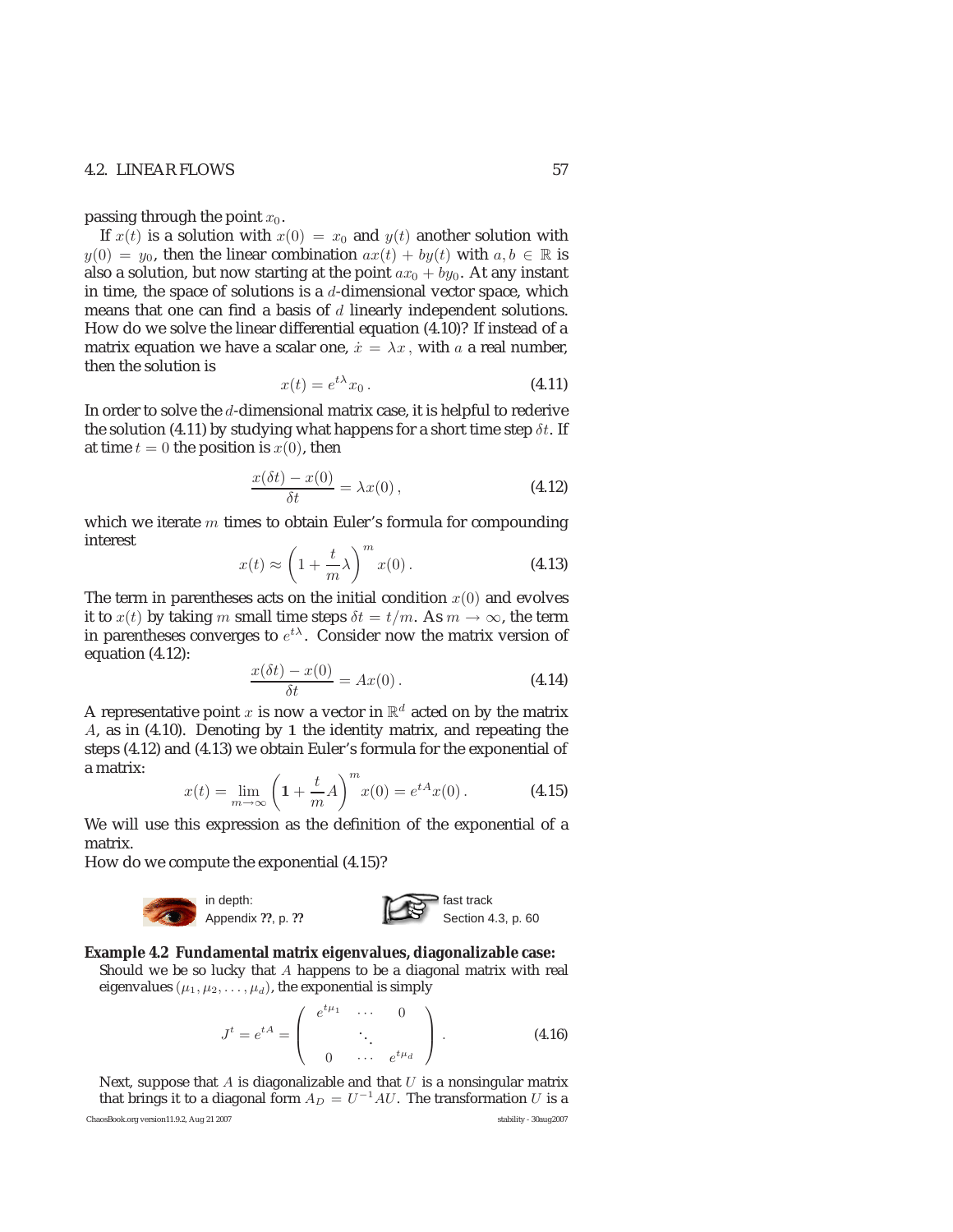linear coordinate transformation which rotates, skews, and possibly flips the coordinate axis of the vector space. Then  $J$  can also be brought to a diagonal **form** (insert factors  $1 = UU^{-1}$  between the steps of the product (4.15)):

$$
J^t = e^{tA} = Ue^{tA_D}U^{-1}.
$$
 (4.17)

The action of both  $A$  and  $J$  is very simple; the axes of orthogonal coordinate system where A is diagonal are also the eigen-directions of both A and  $J^t$ , and under the flow the neighborhood is deformed by a multiplication by an eigenvalue factor for each coordinate axis.

Throughout this text the symbol Λ*<sup>k</sup>* will always denote the *k*th *eigenvalue* (in literature sometimes referred to as the *multiplier*) of the finite time fundamental matrix  $J^t$ . Symbol  $\lambda_k$  will be reserved for the *k*th *characteristic exponent* or *characteristic value*, with real part  $\mu_k$  and  $\nu_k$  the *k*th phase

$$
\Lambda_k = e^{t\lambda_k} = e^{t(\mu_k + i\nu_k)}.
$$
\n(4.18)

The  $J^t(x_0)$  depends on the initial point  $x_0$  and the elapsed time  $t$ . For notational brevity we tend to omit this dependence, but in general

$$
\Lambda_k = \Lambda_k(x_0, t), \lambda_k = \lambda_k(x_0, t), \nu_k = \nu_k(x_0, t), \cdots,
$$

depend on both the trajectory traversed and the choice of coordinates. Conventionally we label eigenvalues Λ in decreasing order

$$
|\Lambda_1| \geq |\Lambda_2| \geq \ldots \geq |\Lambda_d|
$$

Since  $|\Lambda_j| = e^{t\mu_j}$ , this is the same as

$$
\mu_1 \geq \mu_2 \geq \ldots \geq \mu_d
$$

As *A* has only real entries, it will in general have either real eigenvalues, or complex conjugate pairs of eigenvalues. That is not surprising, but also the corresponding eigenvectors can be either real or complex. All coordinates used in defining the flow are real numbers, so what is the meaning of a *complex* eigenvector?

#### **Example 4.3 Complex eigenvalues:**

To develop some intuition about that, let us work out the behavior for the simplest nontrivial case, the 2−d/ case

$$
A = \begin{pmatrix} A_{11} & A_{12} \\ A_{21} & A_{22} \end{pmatrix} .
$$
 (4.19)

The eigenvalues  $\lambda_1, \lambda_2$  of A are the roots

$$
\lambda_{1,2} = \frac{1}{2} \left( \text{tr} \, A \pm \sqrt{(\text{tr} \, A)^2 - 4 \det A} \right) \tag{4.20}
$$

of the characteristic equation

$$
\det (A - z\mathbf{1}) = (\lambda_1 - z)(\lambda_2 - z) = 0, \tag{4.21}
$$

$$
\begin{vmatrix} A_{11} - z & A_{12} \ A_{21} & A_{22} - z \end{vmatrix} = z^2 - (A_{11} + A_{22}) z + (A_{11}A_{22} - A_{12}A_{21}).
$$

 $\vert$ 

 $\overline{\phantom{a}}$  $\overline{\phantom{a}}$  $\overline{\phantom{a}}$  $\overline{\phantom{a}}$   $\bigg\}$  $\overline{\phantom{a}}$  $\frac{1}{2}$  $\overline{\phantom{a}}$ 

ChaosBook.org version11.9.2, Aug 21 2007

Section 8.1.1  $\leftarrow$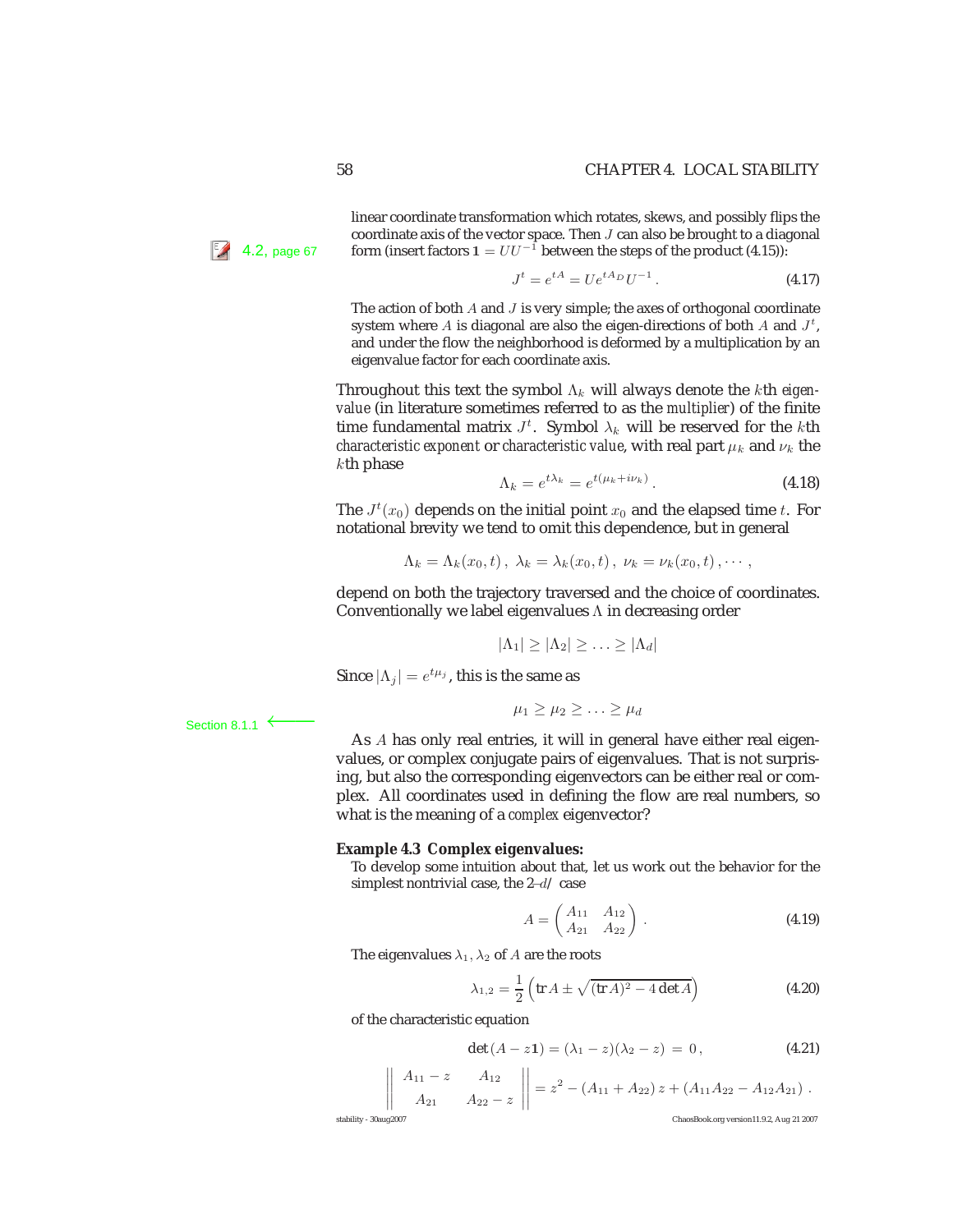## 4.2. LINEAR FLOWS 59

For the distinct eigenvalues case  $\lambda_1 \neq \lambda_2$ , he eigenvectors are obtained by applying to an arbitrary vector  $x\in\mathbb{R}^2$  the projection operators

$$
P_1 = \frac{A - \lambda_2 \mathbf{1}}{\lambda_1 - \lambda_2}, \qquad P_2 = \frac{A - \lambda_1 \mathbf{1}}{\lambda_2 - \lambda_1}.
$$
 (4.22)

The qualitative behavior of  $e^A$  for real eigenvalues  $\lambda_1, \lambda_2 \in \mathbb{R}$  differs from the case that they form a complex conjugate pair,

$$
\lambda_1 = \mu_1 + i\nu_1
$$
,  $\lambda_2 = \lambda_1^* = \mu_1 - i\nu_1$ .

These two possibilities are refined further into sub-cases depending on the signs of the real part. The matrix might have only one eigenvector, or two linearly independent eigenvectors, which may or may not be orthogonal. Along each of these directions the motion is of the form  $x_k \exp(t\lambda_k)$ . If the exponent  $\lambda_k$  is positive, then the component  $x_k$  will grow; if the exponent  $\lambda_k$ is negative, it will shrink.

We sketch the full set of possibilities in Fig. 4.2 (a), and work out in detail the case when *A* can be brought to the diagonal form, and the case of degenerate eigenvalues.

#### **Example 4.4 Complex eigenvalues, diagonal:**

If A can be brought to the diagonal form, the solution (4.15) to the differential equation (4.10) can be written either as

$$
\left(\begin{array}{c} x_1(t) \\ x_2(t) \end{array}\right) = \left(\begin{array}{cc} e^{t\mu_1} & 0 \\ 0 & e^{t\mu_2} \end{array}\right) \left(\begin{array}{c} x_1(0) \\ x_2(0) \end{array}\right) , \qquad (4.23)
$$

or

$$
\begin{pmatrix}\nx_1(t) \\
x_2(t)\n\end{pmatrix} = e^{t\mu} \begin{pmatrix} e^{it\nu} & 0 \\
0 & e^{-it\nu}\n\end{pmatrix} \begin{pmatrix}\nx_1(0) \\
x_2(0)\n\end{pmatrix} .
$$
\n(4.24)

In the case  $\mu_1 > 0$ ,  $\mu_2 < 0$ ,  $x_1$  grows exponentially with time, and  $x_2$  contracts exponentially. This behavior, called a *saddle*, is sketched in Fig. 4.2 (b), as are the remaining possibilities: in/out nodes, inward/outward spirals, and the center. Spirals arise from taking a real part of the action of  $J<sup>t</sup>$  on a complex eigenvector. The magnitude of  $|x(t)|$  diverges exponentially when  $\mu > 0$ , and contracts toward 0 when the  $\mu < 0$ , whereas the imaginary phase  $\nu$  controls its oscillations.

In general  $J<sup>t</sup>$  is neither diagonal, nor diagonalizable, nor constant along the trajectory. As any matrix,  $J<sup>t</sup>$  can also be expressed in the singular value decomposition form

$$
J=UDV^T
$$

where D is diagonal, and U, V are orthogonal matrices. The diagonal elements  $\Lambda_1$ ,  $\Lambda_2$ , ...,  $\Lambda_d$  of D are the eigenvalues.

Under the action of the flow an infinitesimally small ball of initial points is deformed into an ellipsoid: |Λ*i*| is the relative stretching of the *i*th principal axis of the ellipsoid, the columns of the matrix V are the principal axes *e<sup>i</sup>* of stretching in the Lagrangian coordinate frame, and the orthogonal matrix U gives the orientation of the ellipse in the Eulerian coordinates.

Now that we have some feeling for the qualitative behavior of eigenvectors and eigenvalues of linear flows, we are ready to return to the nonlinear case.

ChaosBook.org version11.9.2, Aug 21 2007 stability - 30aug2007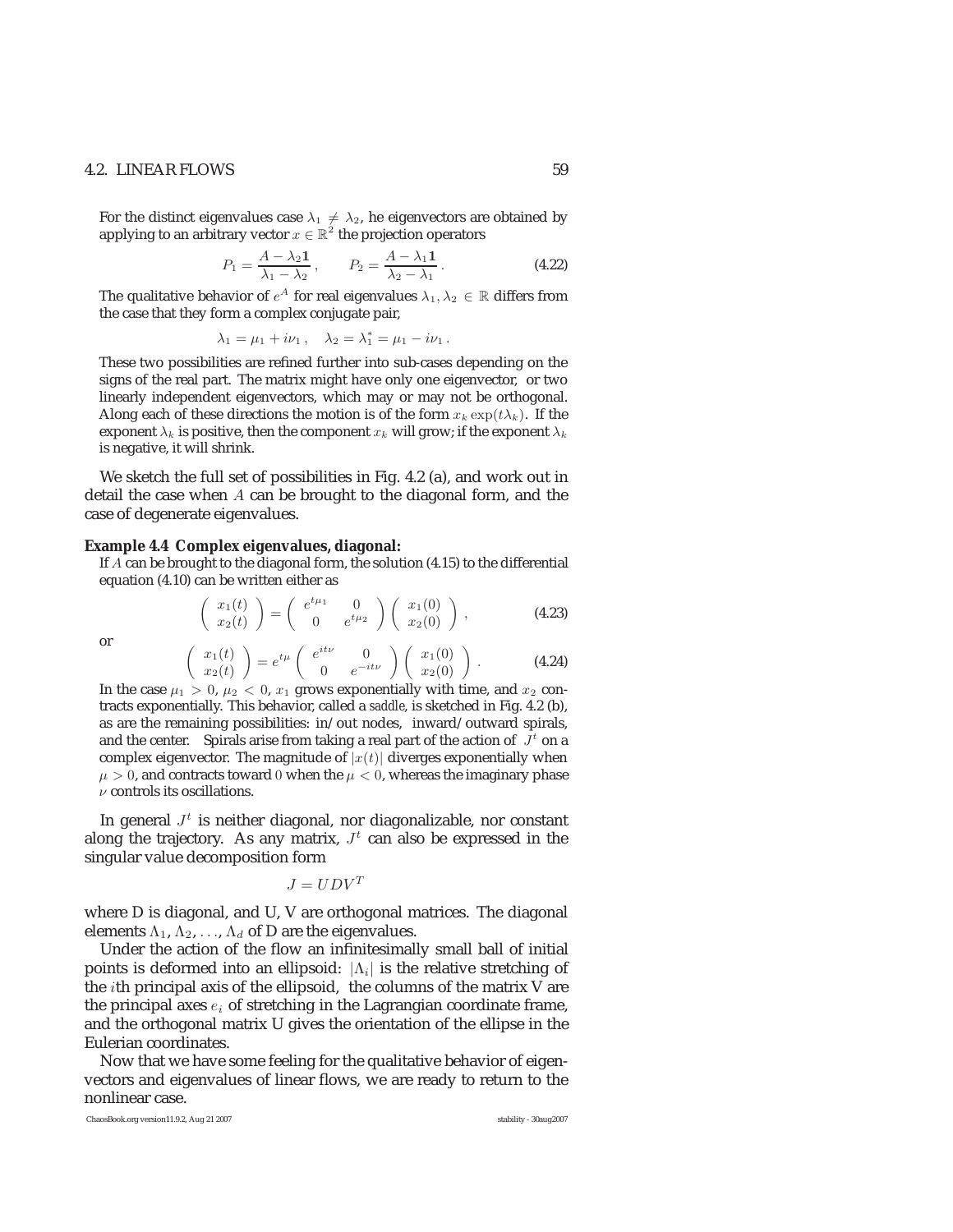

**Fig. 4.4** (a) Qualitatively distinct types of exponents of a  $[2 \times 2]$  fundamental matrix. (b) Streamlines for several typical 2-dimensional flows: saddle (hyperbolic), in node (attracting), center (elliptic), in spiral.

# **4.3 Stability of flows**

Mopping up operations are the activities that engage most scientists throughout their careers.

Thomas Kuhn, *The Structure of Scientific Revolutions*

How do you determine the eigenvalues of the finite time local deformation  $J<sup>t</sup>$  for a general nonlinear smooth flow? The fundamental matrix is computed by integrating the equations of variations (4.2)

$$
x(t) = ft(x0), \quad \delta x(x0, t) = Jt(x0)\delta x(x0, 0).
$$
 (4.25)

The equations are linear, so we should be able to integrate them–but in order to make sense of the answer, we derive it step by step.

## **4.3.1 Stability of equilibria**

For a start, consider the case where *x* is an equilibrium point (2.7). Expanding around the equilibrium point  $x_q$ , using the fact that the stability matrix  $A = A(x_q)$  in (4.2) is constant, and integrating,

$$
f^{t}(x) = x_{q} + e^{At}(x - x_{q}) + \cdots,
$$
 (4.26)

we verify that the simple formula (4.15) applies also to the fundamental matrix of an equilibrium point,

$$
J^{t}(x_q) = e^{At}, \t A = A(x_q). \t (4.27)
$$

#### **Example 4.5 Stability of equilibria of the Rössler flow.**

The Rösler system  $(2.14)$  has two equilibrium points  $(2.15)$ , the inner equilibrium  $(x^-, y^-, z^-)$ , and the outer equilibrium point  $(x^+, y^+, z^+)$ . Together 2.8, page 38 with their exponents (eigenvalues of the stability matrix) the two equilibria now yield quite detailed information about the flow. Figure 4.5 shows two trajectories which start in the neighborhood of the '+' equilibrium point. Trajectories to the right of the outer equilibrium point '+' escape, and those to stability - 30aug2007 ChaosBook.org version11.9.2, Aug 21 2007



Fig. 4.5 Two trajectories of the Rössler flow initiated in the neighborhood of the '+' or 'outer' equilibrium point (2.15). (R. Paškauskas)

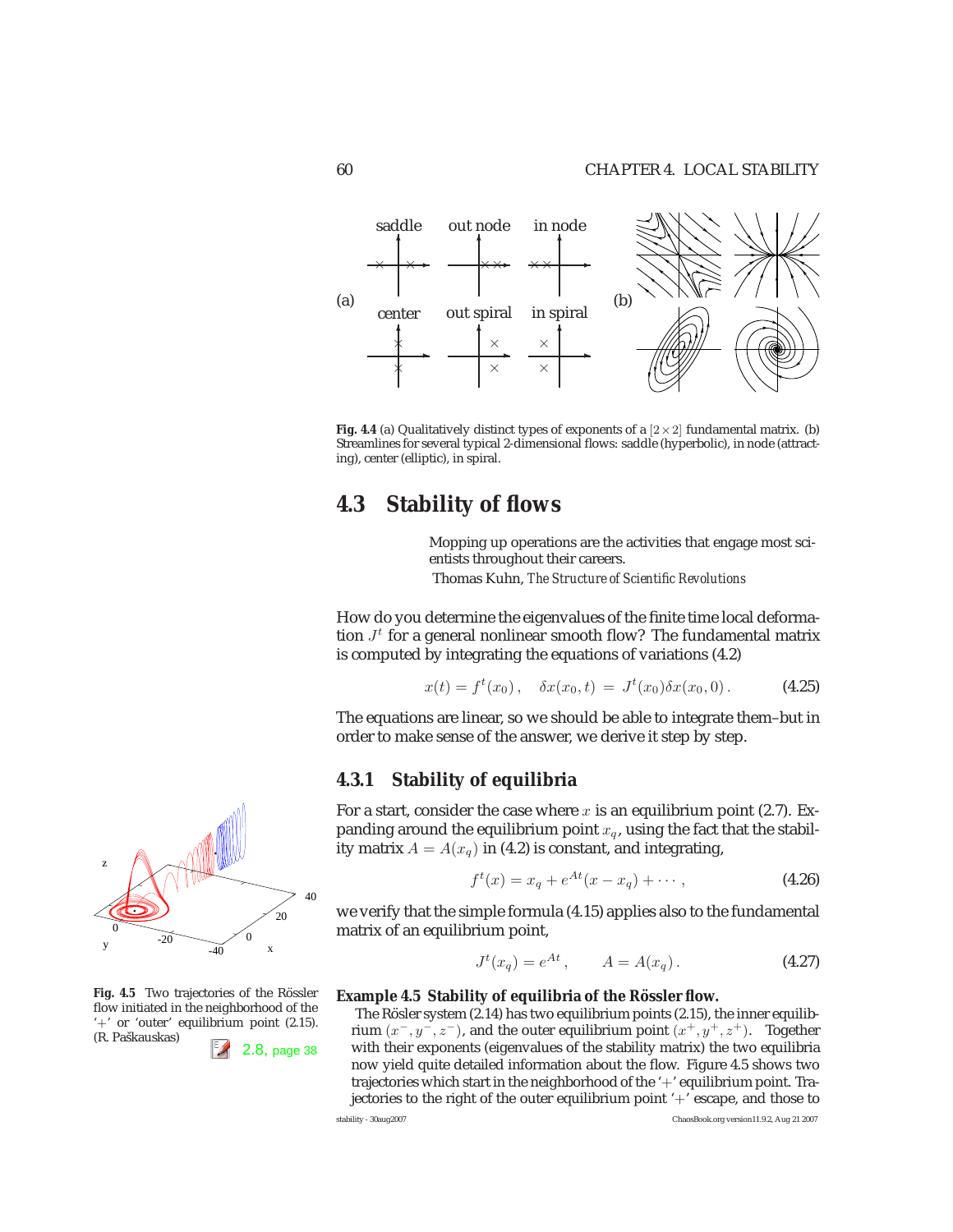## 4.3. STABILITY OF FLOWS 61

the left spiral toward the inner equilibrium point '−', where they seem to wander chaotically for all times. The stable manifold of outer equilibrium point thus serves as a attraction basin boundary. Consider now the eigenvalues of the two equilibria  $\sqrt{2}$  4.4, page 67

$$
(\mu_1^-,\mu_2^- \pm i\nu_2^-) = (-5.686, \qquad 0.0970 \pm i0.9951) (\mu_1^+,\mu_2^+ \pm i\nu_2^+) = (0.1929, \quad -4.596 \times 10^{-6} \pm i5.428)
$$
 (4.28)

**Outer equilibrium:** The  $\mu_2^+ \pm i \nu_2^+$  complex eigenvalue pair implies that that neighborhood of the outer equilibrium point rotates with angular period  $T_+ \approx |2\pi/\nu_2^+| = 1.1575$ . The multiplier by which a trajectory that starts near the  $+$  equilibrium point contracts in the stable manifold plane is the excrutiatingly slow  $\Lambda_2^+ \approx \exp(\mu_2^+ T_+) = 0.9999947$  per rotation. For each period the point of the stable manifold moves away along the unstable eigen-direction by factor  $\Lambda_1^+ \approx \exp(\mu_1^+ T_+) = 1.2497$ . Hence the slow spiraling on both sides of the  $+$ ' equilibrium point.

**Inner equilibrium:** The  $\mu_2^+ \pm i \nu_2^-$  complex eigenvalue pair tells us that neighborhood of the '−' equilibrium point rotates with angular period  $T_-\approx |2\pi/\nu_2^-|$ 6.313, slightly faster than the harmonic oscillator estimate in (2.11). The multiplier by which a trajectory that starts near the '−' equilibrium point spirals away per one rotation is  $\Lambda_{radial} \approx \exp(\mu_2 T_-) = 1.84$ . The  $\mu_1^-$  eigenvalue is essentially the  $z$  expansion correcting parameter  $c$  introduced in (2.13). For each Poincaré section return, the trajectory is contracted into the stable manifold by the amazing factor of  $\Lambda_1 \approx \exp(\mu_1^- T_-) = 10^{-15.6}$  (!). Suppose you start with a 1  $mm$  interval pointing in the  $\Lambda_1$  eigen-direction. After one Poincar´e return the interval is of order of 10<sup>−</sup><sup>4</sup> *fermi*, the furthest we will get into subnuclear structure in this book. Of course, from the mathematical point of view, the flow is reversible, and the Poincaré return map is invertible. (Rytis Paškauskas)

## **4.3.2 Stability of trajectories**

Next, consider the case of a general, non-stationary trajectory *x*(*t*). The exponential of a constant matrix can be defined either by its Taylor series expansion, or in terms of the Euler limit (4.15): **Appendix ??** 

$$
e^{tA} = \sum_{k=0}^{\infty} \frac{t^k}{k!} A^k
$$
 (4.29)

$$
= \lim_{m \to \infty} \left( 1 + \frac{t}{m} A \right)^m . \tag{4.30}
$$

Taylor expanding is fine if *A* is a constant matrix. However, only the second, tax-accountant's discrete step definition of an exponential is appropriate for the task at hand, as for a dynamical system the local rate of neighborhood distortion *A*(*x*) depends on where we are along the trajectory. The linearized neighborhood is multiplicatively deformed along the flow, and the *m* discrete time step approximation to  $J<sup>t</sup>$  is therefore given by a generalization of the Euler product (4.30):

$$
J^{t} = \lim_{m \to \infty} \prod_{n=m}^{1} (1 + \delta t A(x_{n})) = \lim_{m \to \infty} \prod_{n=m}^{1} e^{\delta t A(x_{n})}
$$
(4.31)  
ChassBook.org version11.9.2, Aug 21 2007 (4.31)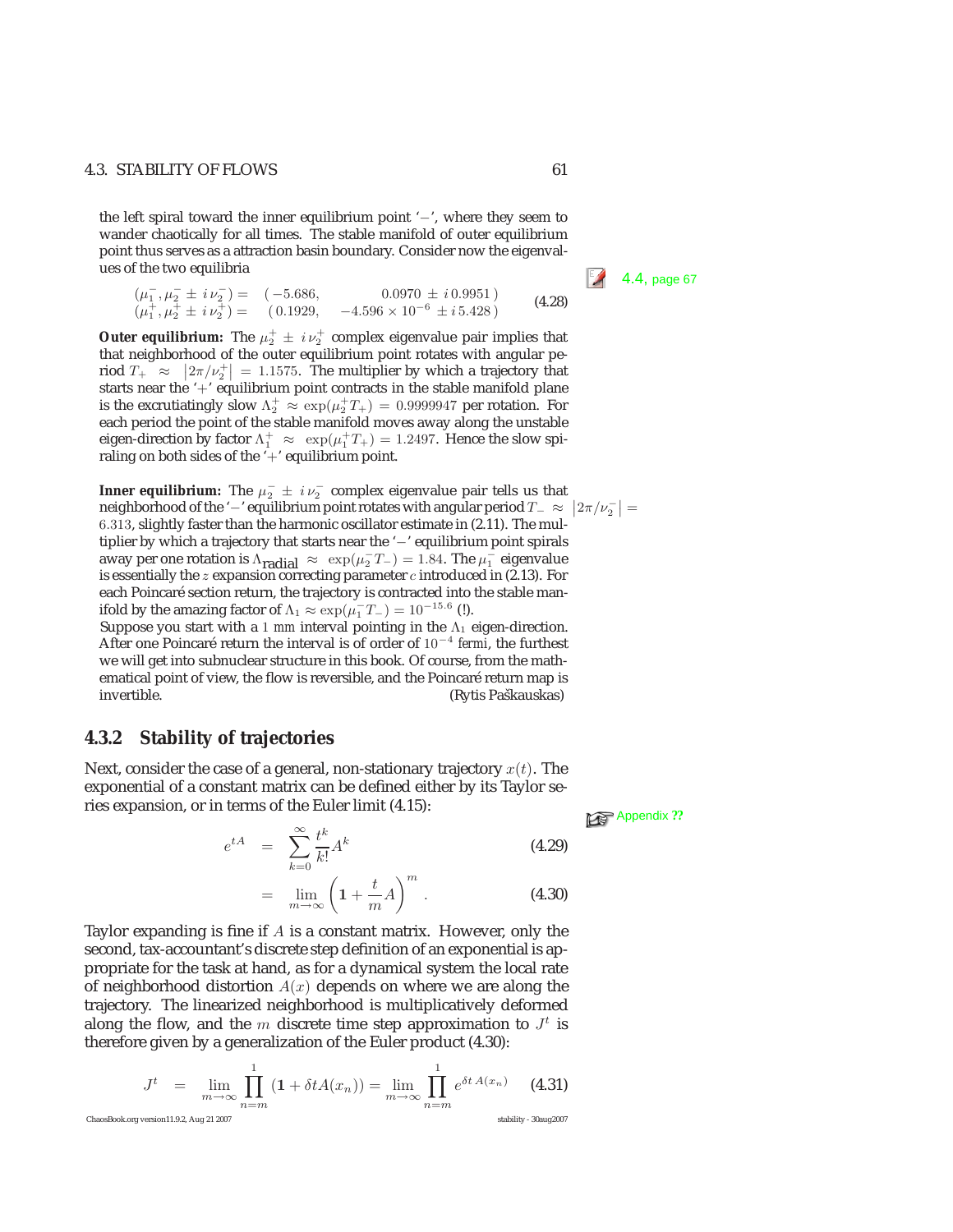## 62 CHAPTER 4. LOCAL STABILITY

$$
= \lim_{m\to\infty} e^{\delta t A(x_n)} e^{\delta t A(x_{m-1})} \cdots e^{\delta t A(x_2)} e^{\delta t A(x_1)},
$$

where  $\delta t = (t - t_0)/m$ , and  $x_n = x(t_0 + n\delta t)$ . Slightly perverse indexing of the products indicates that in our convention the successive infinitesimal deformation are applied by multiplying from the left. The two formulas for  $J^t$  agree to leading order in  $\delta t$ , and the  $m \to \infty$  limit **Appendix ??** of this procedure is the integral

$$
J_{ij}^{t}(x_0) = \left[ \mathbf{T} e^{\int_0^t d\tau A(x(\tau))} \right]_{ij}, \qquad (4.32)
$$

where **T** stands for time-ordered integration, *defined* as the continuum Appendix ?? limit of the successive left multiplications (4.31). This formula for *J* is the main result of this chapter.

> It is evident from the time-ordered product structure (4.31) that the fundamental matrices are multiplicative along the flow,

$$
J^{t+t'}(x) = J^{t'}(x') J^t(x), \qquad \text{where } x' = f^t(x). \tag{4.33}
$$



## **4.4 Neighborhood volume**

Section ?? ←<br>**Parameters** Remark ??

Consider a small state space volume  $\Delta V = d^d x$  centered around the point  $x_0$  at time  $t = 0$ . The volume  $\Delta V' = \Delta V(t)$  around the point  $x' = x(t)$  time *t* later is

$$
\Delta V' = \frac{\Delta V'}{\Delta V} \Delta V = \left| \det \frac{\partial x'}{\partial x} \right| \Delta V = \left| \det J(x_0)^t \right| \Delta V, \quad (4.34)
$$

so the |det *J*| is the ratio of the initial and the final volumes. The determinant det  $J^t(x_0) = \prod_{i=1}^d \Lambda_i(x_0, t)$  is the product of the Floquet mul- $4.1$ , page 67 tipliers. We shall refer to this determinant as the *Jacobian* of the flow. This Jacobian is easily evaluated. Take the time derivative and use the

matrix identity  $\ln \det J = \text{tr} \ln J$ :

$$
\frac{d}{dt}\ln \Delta V(t) = \frac{d}{dt}\ln \det J = \text{tr}\,\frac{d}{dt}\ln J = \text{tr}\,\frac{1}{J}\dot{J} = \text{tr}\,A = \partial_i v_i.
$$

(Here, as elsewhere in this book, a repeated index implies summation.) As the divergence *∂iv<sup>i</sup>* is a scalar quantity, the integral in the exponent needs *no time ordering*. Integrate both sides to obtain the time evolution of an infinitesimal volume

$$
\det J^t(x_0) = \exp\left[\int_0^t d\tau \operatorname{tr} \mathbf{A}(x(\tau))\right] = \exp\left[\int_0^t d\tau \,\partial_i v_i(x(\tau))\right]. \tag{4.35}
$$

All we need to do is evaluate the time average

$$
\overline{\partial_i v_i} = \lim_{t \to \infty} \frac{1}{t} \int_0^t d\tau \sum_{i=1}^d A_{ii}(x(\tau))
$$

stability - 30aug2007 ChaosBook.org version11.9.2, Aug 21 2007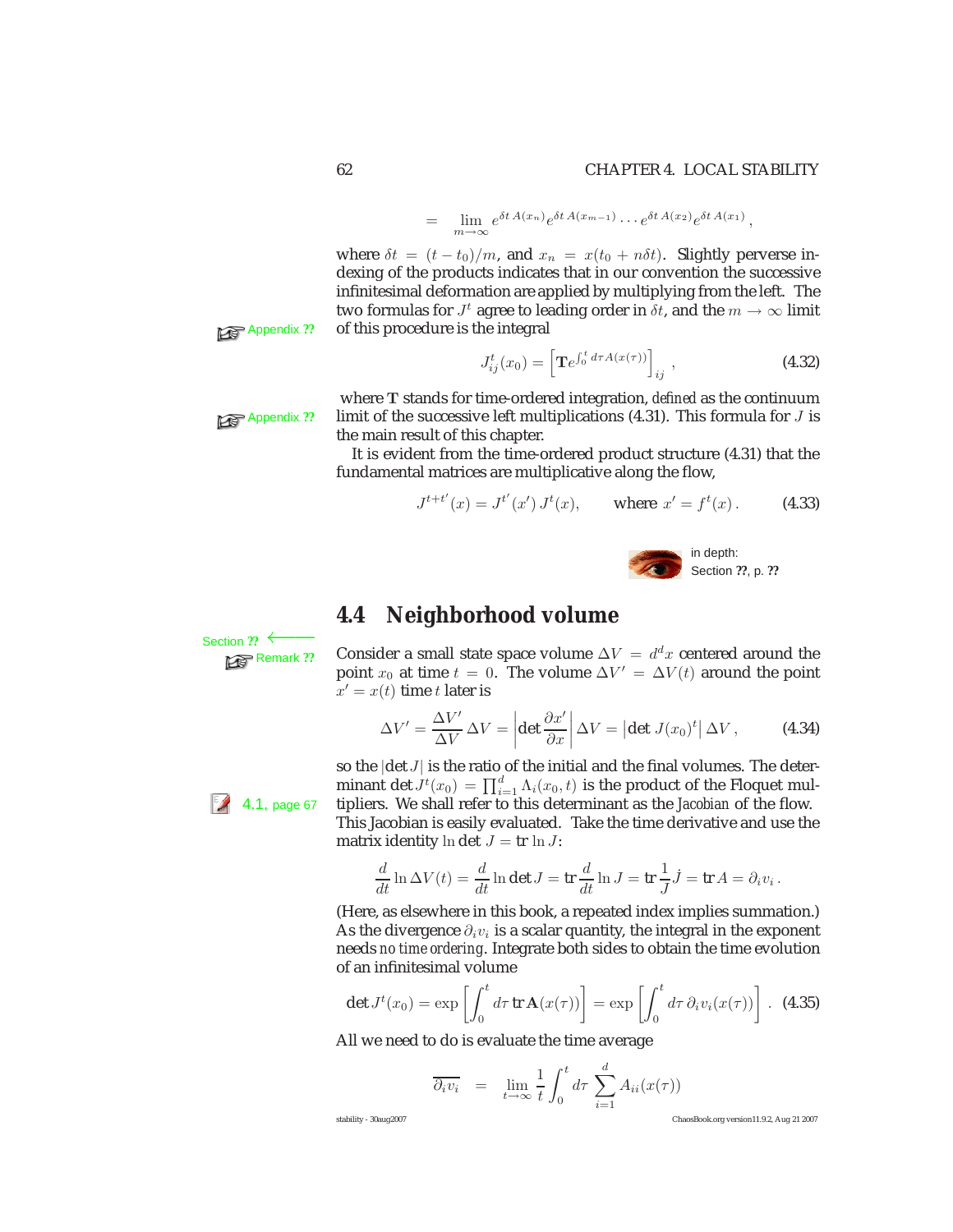### 4.5. STABILITY OF MAPS 63

$$
= \frac{1}{t} \ln \left| \prod_{i=1}^{d} \Lambda_i(x_0, t) \right| = \sum_{i=1}^{d} \mu_i(x_0, t)
$$
 (4.36)

along the trajectory. If the flow is not singular (for example, the trajectory does not run head-on into the Coulomb 1*/r* singularity), the stability matrix elements are bounded everywhere,  $|A_{ij}| < M$ , and so is the trace  $\sum_i A_{ii}.$  The time integral in (4.35) grows at most linearly with *t*, hence *∂iv<sup>i</sup>* is bounded for all times, and numerical estimates of the  $t \to \infty$  limit in (4.36) are not marred by any blowups.

Even if we were to insist on extracting  $\partial_i v_i$  from (4.31) by first multiplying fundamental matrices along the flow, and then taking the logarithm, we can avoid exponential blowups in  $J<sup>t</sup>$  by using the multiplicative structure (4.33),  $\det J^{t'+t}(x_0) = \det J^{t'}(x') \det J^t(x_0)$  to restart with  $J^0(x') = 1$  whenever the eigenvalues of  $J^t(x_0)$  start getting out of hand. In numerical evaluations of Lyapunov exponents,  $\lambda_i = \lim_{t \to \infty} \mu_i(x_0, t)$ , the sum rule (4.36) can serve as a helpful check on the accuracy of the computation.

The divergence *∂iv<sup>i</sup>* is an important characterization of the flow it describes the behavior of a state space volume in the infinitesimal neighborhood of the trajectory. If *∂iv<sup>i</sup> <* 0, the flow is *locally contracting*, and the trajectory might be falling into an attractor. If  $\partial_i v_i(x) < 0$ , for all  $x \in M$ , the flow is *globally* contracting, and the dimension of the attractor is necessarily smaller than the dimension of state space M. If  $\partial_i v_i = 0$ , the flow preserves state space volume and det  $J^t = 1$ . A flow with this property is called *incompressible*. An important class of such flows are the Hamiltonian flows considered in Section 5.2.

But before we can get to that, Henri Roux, the perfect student always on alert, pipes up. He does not like our definition of the fundamental matrix in terms of the time-ordered exponential (4.32). Depending on the signs of Floquet exponents, the left hand side of (4.35) can be either  $\Rightarrow$  Section ?? positive or negative. But the right hand side is an exponential of a real number, and that can only be positive. What gives? As we shall see much later on in this text, in discussion of topological indices arising in semiclassical quantization, this is not at all a dumb question.



## **4.5 Stability of maps**

The transformation of an infinitesimal neighborhood of a trajectory under the iteration of a map follows from Taylor expanding the iterated mapping at *discrete* time *n* to linear order, as in (4.5). The linearized neighborhood is transported by the fundamental matrix evaluated at a discrete set of times  $n = 1, 2, \ldots$ ,

$$
M_{ij}^n(x_0) = \left. \frac{\partial f_i^n(x)}{\partial x_j} \right|_{x=x_0} . \tag{4.37}
$$

ChaosBook.org version11.9.2, Aug 21 2007 stability - 30aug2007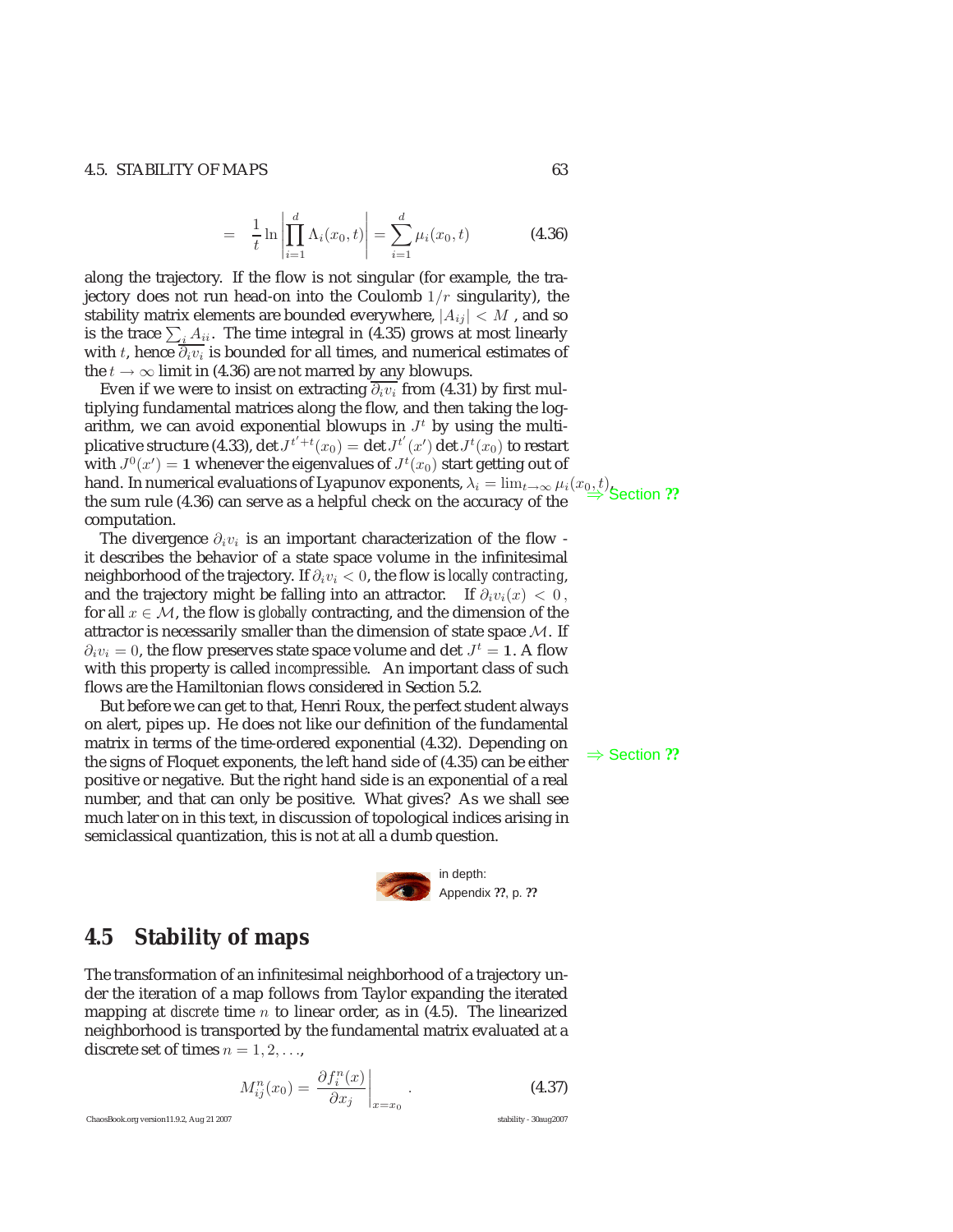We shall refer to this Jacobian matrix as the *monodromy* matrix, in order to include the case where the map is a Poincaré return map for a flow. Derivative notation  $J^t(x_0) \to Df^t(x_0)$  is frequently employed in the literature. In this book Λ*<sup>k</sup>* denotes the *k*th *eigenvalue* of the finite time monodromy matrix  $M^n(x_0)$ , and  $\mu_k$  the real part of *k*th *eigen-exponent* 

$$
|\Lambda| = e^{n\lambda}, \qquad \Lambda_{\pm} = e^{n(\mu \pm i\nu)}.
$$

For complex eigenvalue pairs the phase *ν* describes rotational motion in the plane defined by the corresponding pair of eigenvectors.

#### **Example 4.6 Stability of a 1-dimensional map:**

Consider a 1-d map  $f(x)$ . The chain rule yields the stability of the *n*th iterate

$$
\Lambda(x_0, n) = \frac{d}{dx} f^n(x_0) = \prod_{m=0}^{n-1} f'(x_m), \quad x_m = f^m(x_0).
$$
 (4.38)

The 1-step product formula for the stability of the *n*th iterate of a *d*-dimensional map

$$
M^{n}(x_{0}) = M(x_{n-1}) \cdots M(x_{1})M(x_{0}),
$$
  
\n
$$
M(x)_{kl} = \frac{\partial}{\partial x_{l}} f_{k}(x), \quad x_{m} = f^{m}(x_{0})
$$
\n(4.39)

follows from the chain rule for matrix derivatives

$$
\frac{\partial}{\partial x_i} f_j(f(x)) = \sum_{k=1}^d \left. \frac{\partial}{\partial y_k} f_j(y) \right|_{y=f(x)} \frac{\partial}{\partial x_i} f_k(x) .
$$

If you prefer to think of a discrete time dynamics as a sequence of Poincaré section returns, then (4.39) follows from (4.33): fundamental **12.13. Page ??** matrices are multiplicative along the flow.

#### **Example 4.7 Hénon map monodromy matrix:**

For the Hénon map  $(3.15)$  the monodromy matrix for the *nth* iterate of the map is

$$
M^{n}(x_{0}) = \prod_{m=n}^{1} \begin{pmatrix} -2ax_{m} & b \\ 1 & 0 \end{pmatrix}, \qquad x_{m} = f_{1}^{m}(x_{0}, y_{0}). \tag{4.40}
$$

The determinant of the Hénon one time step monodromy matrix (4.40) is constant,

$$
\det M = \Lambda_1 \Lambda_2 = -b \tag{4.41}
$$

so in this case only one eigenvalue  $\Lambda_1 = -b/\Lambda_2$  needs to be determined. This is not an accident; a constant Jacobian was one of desiderata that led Hénon to construct a map of this particular form.

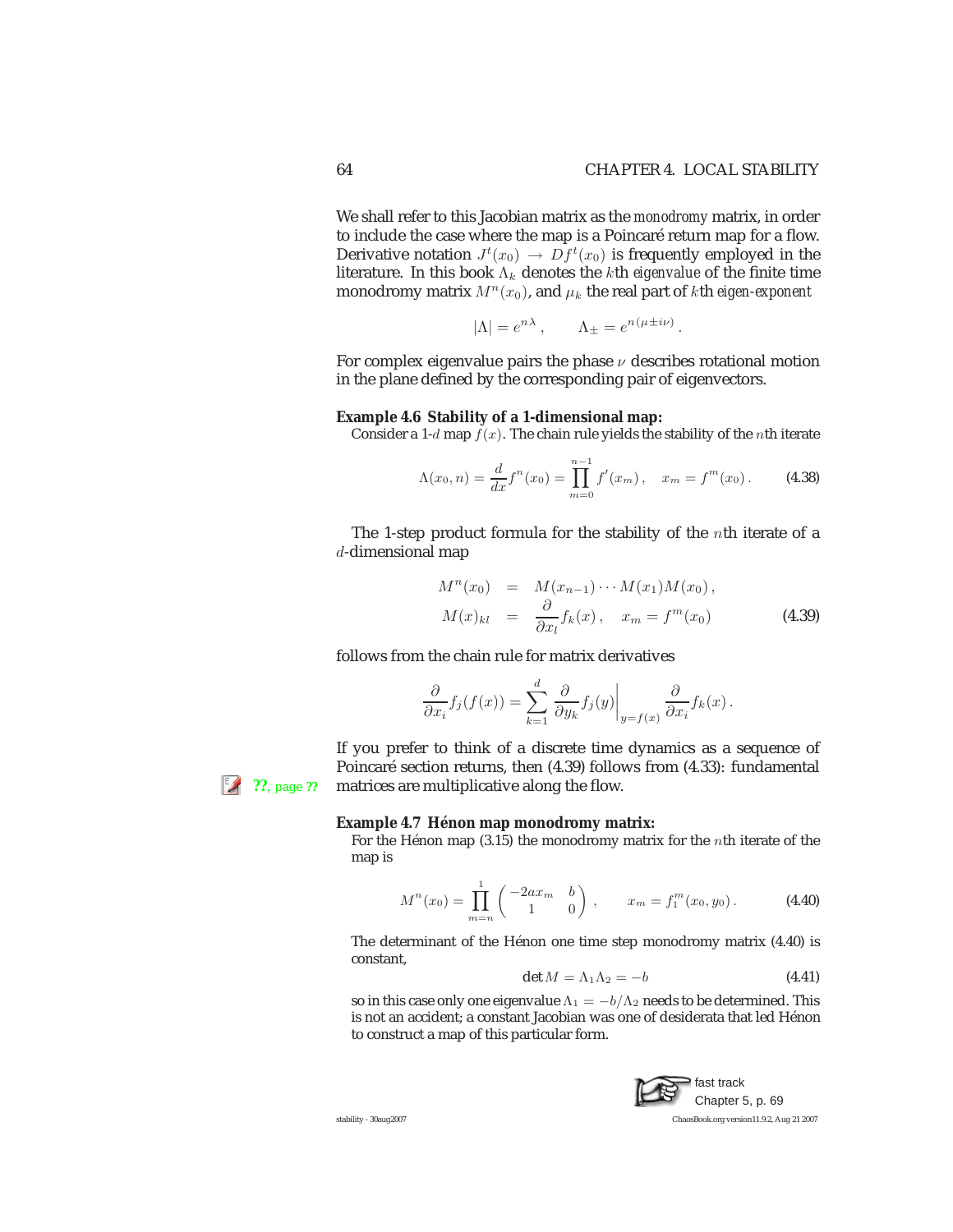## **4.5.1 Stability of Poincaré return maps**

(R. Paškauskas and P. Cvitanović)

We now relate the linear stability of the Poincaré return map  $P : \mathcal{P} \rightarrow \mathcal{P}$ defined in Section 3.1 to the stability of the continuous time flow in the full state space.

The hypersurface  $P$  can be specified implicitly through a function  $U(x)$  that is zero whenever a point *x* is on the Poincaré section. A nearby point  $x + \delta x$  is in the hypersurface  $P$  if  $U(x + \delta x) = 0$ , and the same is true for variations around the first return point  $x' = x(\tau)$ , so expanding  $U(x')$  to linear order in  $\delta x$  leads to the condition

$$
\sum_{i=1}^{d+1} \frac{\partial U(x')}{\partial x_i} \left. \frac{dx'_i}{dx_j} \right|_{\mathcal{P}} = 0.
$$
 (4.42)

In what follows  $U_i$  is the gradient of  $U$  defined in (3.3), unprimed quantities refer to the starting point  $x = x_0 \in \mathcal{P}$ ,  $v = v(x_0)$ , and the primed quantities to the first return:  $x' = x(\tau)$ ,  $v' = v(x')$ ,  $U' = U(x')$ . For brevity we shall also denote the full state space fundamental matrix at the first return by  $J = J^{\tau}(x_0)$ . Both the first return  $x'$  and the time of flight to the next Poincaré section  $\tau(x)$  depend on the starting point *x*, so the fundamental matrix

$$
\hat{J}(x)_{ij} = \left. \frac{dx_i'}{dx_j} \right|_{\mathcal{P}} \tag{4.43}
$$

with both initial and the final variation constrained to the Poincaré section hypersurface  $P$  is related to the continuous flow fundamental matrix by

$$
\left. \frac{dx_i'}{dx_j} \right|_{\mathcal{P}} = \frac{\partial x_i'}{\partial x_j} + \frac{dx_i'}{d\tau} \frac{d\tau}{dx_j} = J_{ij} + v_i' \frac{d\tau}{dx_j}.
$$

The return time variation  $d\tau/dx$ , Fig. 4.6, is eliminated by substituting this expression into the constraint (4.42),

$$
0 = \partial_i U' J_{ij} + (v' \cdot \partial U') \frac{d\tau}{dx_j},
$$

yielding the projection of the full space  $(d+1)$ -dimensional fundamental matrix to the Poincaré map *d*-dimensional fundamental matrix:

$$
\hat{J}_{ij} = \left(\delta_{ik} - \frac{v_i' \partial_k U'}{(v' \cdot \partial U')} \right) J_{kj}.
$$
\n(4.44)

Substituting (4.7) we verify that the initial velocity  $v(x)$  is a zero-eigenvector of *J*ˆ

$$
\hat{J}v = 0, \qquad (4.45)
$$

so the Poincaré section eliminates variations parallel to *v*, and  $\hat{J}$  is a rank *d* matrix, i.e., one less than the dimension of the continuous time flow.

ChaosBook.org version11.9.2, Aug 21 2007 stability - 30aug2007



---

-----U'

--

- $\epsilon$ 8 8 -

--8 -

---

-8 s ---

- $_{\rm \mathcal{E}}$ 8 ---

---

**Fig. 4.6** If  $x(t)$  intersects the Poincaré section  $P$  at time  $\tau$ , the nearby  $x(t) + \delta x(t)$ trajectory intersects it time  $\tau + \delta t$  later. As  $(U' \cdot v' \delta t) = -(U' \cdot J \delta x)$ , the dif-<br>ference in arrival times is given by  $\delta t$ ference in arrival times is given by  $\delta t =$  $-(U' \cdot J \, \delta x)/(U' \cdot v').$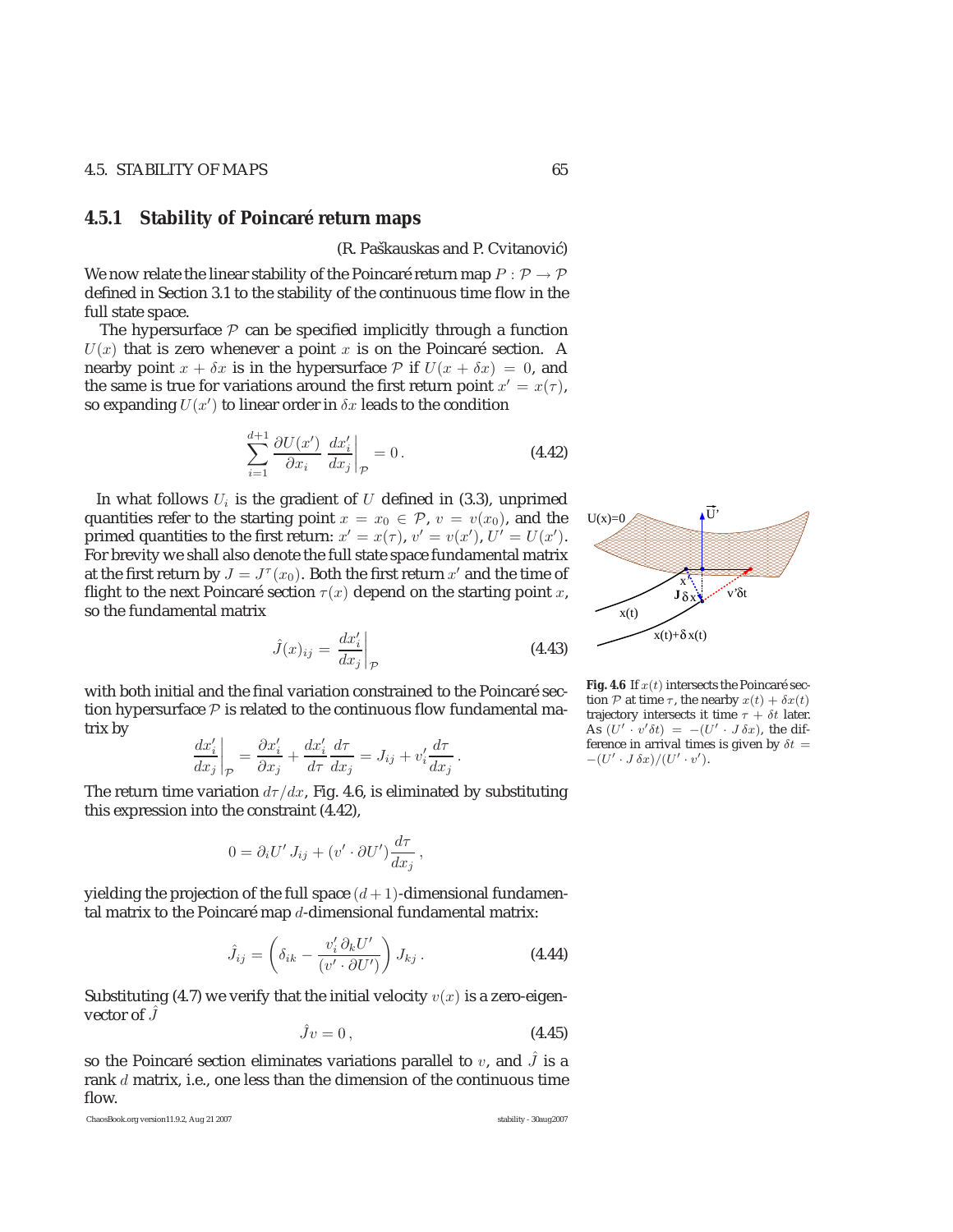## **Summary**

A neighborhood of a trajectory deforms as it is transported by a flow. In the linear approximation, the stability matrix *A* describes the shearing/ compression/expansion of an infinitesimal neighborhood in an infinitesimal time step. The deformation after a finite time *t* is described by the fundamental matrix

$$
J^t(x_0) = \mathbf{T}e^{\int_0^t d\tau A(x(\tau))},
$$

where **T** stands for the time-ordered integration, defined multiplicatively along the trajectory. For discrete time maps this is multiplication by time step fundamental matrix *M* along the *n* points  $x_0, x_1, x_2, \ldots$  $x_{n-1}$  on the trajectory of  $x_0$ ,

$$
M^{n}(x_0) = M(x_{n-1})M(x_{n-2})\cdots M(x_1)M(x_0),
$$

with  $M(x)$  the single discrete time step fundamental matrix. In this book Λ*<sup>k</sup>* denotes the *k*th *eigenvalue* of the finite time fundamental matrix  $J^t(x_0)$ , and  $\mu_k$  the real part of *k*th *eigen-exponent* 

$$
|\Lambda| = e^{n\lambda}, \qquad \Lambda_{\pm} = e^{n(\mu \pm i\nu)}.
$$

For complex eigenvalue pairs the phase *ν* describes rotational motion in the plane defined by the corresponding pair of eigenvectors.

The eigenvalues and eigen-directions of the fundamental matrix describe the deformation of an initial infinitesimal sphere of neighboring trajectories into an ellipsoid a finite time *t* later. Nearby trajectories separate exponentially along unstable directions, approach each other along stable directions, and change slowly (algebraically) their distance along marginal directions. The fundamental matrix  $J<sup>t</sup>$  is in general neither symmetric, nor diagonalizable by a rotation, nor do its (left or right) eigenvectors define an orthonormal coordinate frame. Furthermore, although the fundamental matrices are multiplicative along the flow, in dimensions higher than one their eigenvalues in general are Appendix ?? not. This lack of multiplicativity has important repercussions for both classical and quantum dynamics.

# **Further reading**

**Linear flows.** The theory of linear flows and their stability is only sketched in Section 4.2. They are presented at length in many textbooks. We liked the discussion in chapter 1 of Perko [1] and chapters 3 and 5 of Glendinning [2]. The nomenclature is a bit confusing.

Sometimes A, the stability matrix (4.3) which describes the instantaneous shear of the trajectory point  $x(x_0, t)$  is referred to as the 'Jacobian matrix,' a particularly unfortunate usage when one considers linearized stability of an equilibrium point (4.27). What Jacobi had in mind in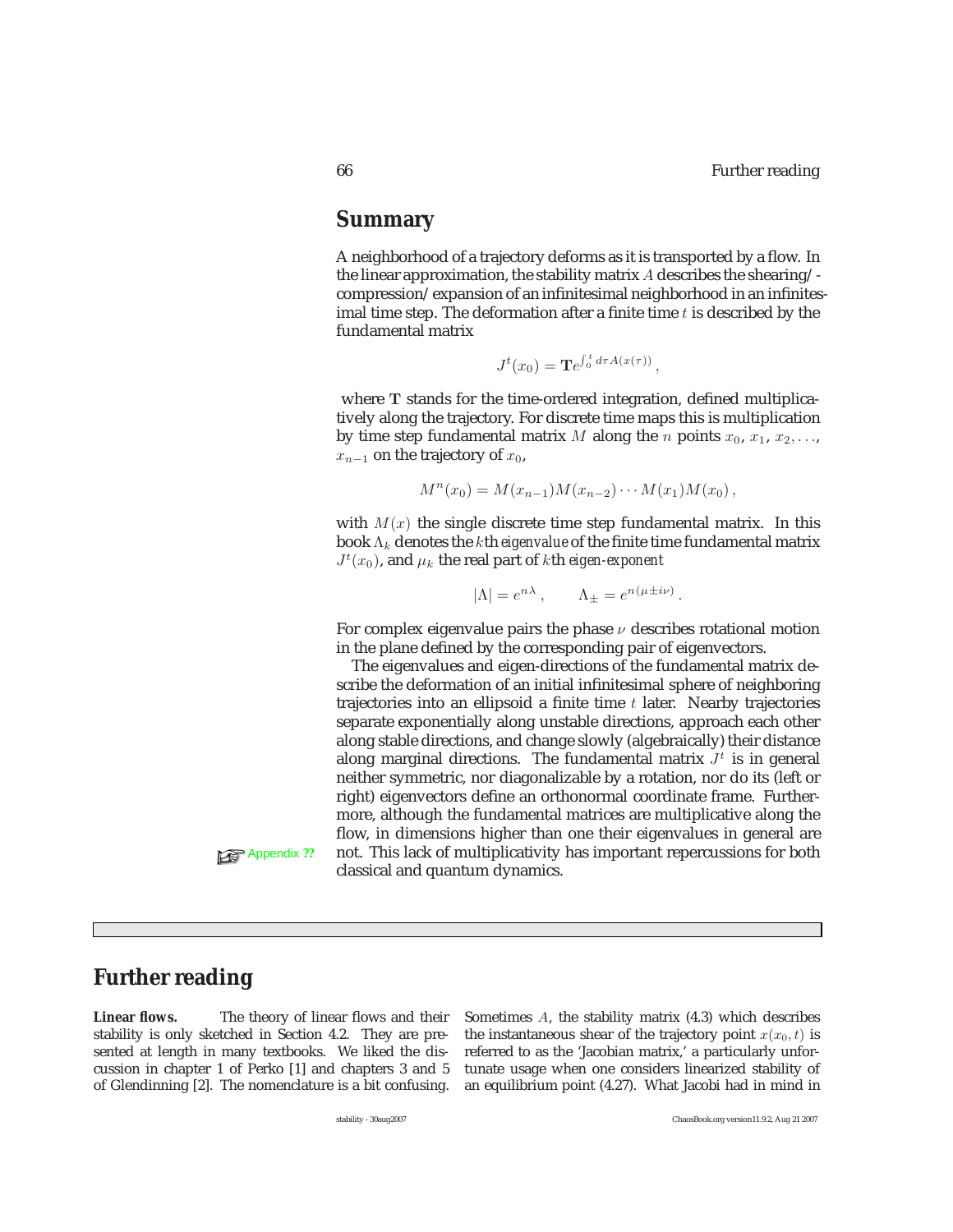### Exercises 67

his 1841 fundamental paper [3] on the determinants today known as 'jacobians' were transformations between different coordinate frames. More unfortunate still is referring to  $J^t=e^{tA}$  as an 'evolution operator,' which here continuous time flow, or a discrete time mapping.

(see Section **??**) refers to something altogether different. In this book fundamental matrix  $J<sup>t</sup>$  always refers to (4.6), the linearized deformation after a finite time  $t$ , either for a

# **Exercises**

(4.1) **Trace-log of a matrix.** Prove that

det  $M = e^{\int \mathbf{r} \ln M}$ .

for an arbitrary finite dimensional matrix  $M$ .

(4.2) **Stability, diagonal case.** Verify the relation (4.17)

$$
J^t = e^{t\mathbf{A}} = \mathbf{U}^{-1} e^{t\mathbf{A}_D} \mathbf{U}, \quad \text{where} \quad \mathbf{A}_D = \mathbf{U} \mathbf{A} \mathbf{U}^{-1}.
$$

#### (4.3) State space volume contraction in Rössler flow.

- (a) Compute the Rössler flow volume contraction rate at the equilibria.
- (b) Study numerically the instantaneous  $\partial_i v_i$ along a typical trajectory on the Rössler attractor; color-code the points on the trajectory by the sign (and perhaps the magnitude) of  $\partial_i v_i$ . If you see regions of local expansion, explain them.
- (c) Compute numerically the average contraction rate (4.36) along a typical trajectory on the Rössler attractor.
- (d) (optional) color-code the points on the trajectory by the sign (and perhaps the magnitude) of  $\partial_i v_i - \overline{\partial_i v_i}$ .
- (e) Argue on basis of your results that this attractor is of dimension smaller than the state space  $d = 3$ .
- (f) (optional) Start some trajectories on the escape side of the outer equilibrium, color-code the points on the trajectory. Is the flow volume contracting?
- (4.4) **Topology of the Rössler flow.** (continuation of Exercise 3.1)

ChaosBook.org version11.9.2, Aug 21 2007 refsStability - 18aug2006

(a) Show that equation  $|\det(A - \lambda \mathbf{1})| = 0$  for Rössler system in the notation of Exercise 2.18 can be written as

$$
\lambda^3 + \lambda^2 c (p^{\mp} - \epsilon) + \lambda (p^{\pm}/\epsilon + 1 - c^2 \epsilon p^{\mp}) \mp c \sqrt{D} = 0
$$
  
(4.46)

(b) Solve (4.46) for eigenvalues  $\lambda^{\pm}$  for each equilibrium as an expansion in powers of  $\epsilon$ . Derive

$$
\lambda_1 = -c + \epsilon c / (c^2 + 1) + o(\epsilon) \n\lambda_2 = \epsilon c^3 / [2(c^2 + 1)] + o(\epsilon^2) \n\theta_2 = 1 + \epsilon / [2(c^2 + 1)] + o(\epsilon) \n\lambda_1^+ = c(1 - \epsilon) + o(\epsilon^3) \n\lambda_2^+ = -\epsilon^5 c^2 / 2 + o(\epsilon^6) \n\theta_2^+ = \sqrt{1 + 1/\epsilon} (1 + o(\epsilon))
$$
\n(4.47)

Compare with exact eigenvalues. What are dynamical implications of the extravagant value of  $\lambda_1^-$ ? (continued as Exercise 11.7)

#### (Rytis Paškauskas)

(4.5) **A contracting baker's map.** Consider a contracting (or 'dissipative') baker's map, acting on a unit square  $[0, 1]^2 = [0, 1] \times [0, 1]$ , defined by

$$
\begin{pmatrix} x_{n+1} \\ y_{n+1} \end{pmatrix} = \begin{pmatrix} x_n/3 \\ 2y_n \end{pmatrix} \quad y_n \le 1/2
$$

$$
\begin{pmatrix} x_{n+1} \\ y_{n+1} \end{pmatrix} = \begin{pmatrix} x_n/3 + 1/2 \\ 2y_n - 1 \end{pmatrix} \quad y_n > 1/2.
$$

This map shrinks strips by a factor of  $1/3$  in the xdirection, and then stretches (and folds) them by a factor of 2 in the  $y$ -direction.

By how much does the state space volume contract for one iteration of the map?